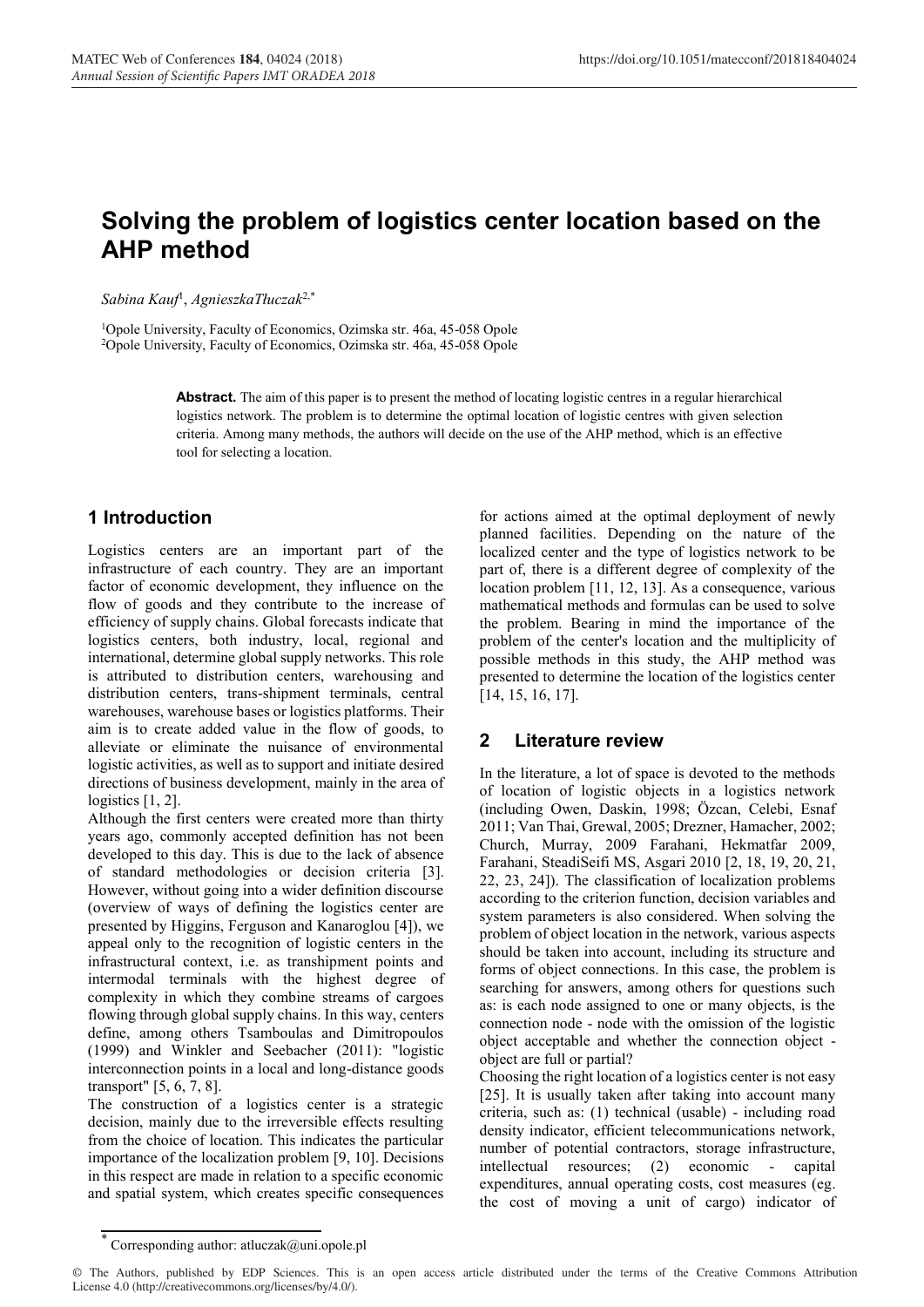development trends, share of international turnover, (3) hard to measure, including reliability, flexibility, expandability [26]. Brenke, based on research carried out in 2000, established the following hierarchy of location factors: (1) proximity to markets, (2) labor costs, (3) supply of qualified labor, (4) business support measures, (5) proximity to the motorway, (6 ) energy costs, (7) proximity to suppliers [27]. Mentzer (2008) points to three basic economic factors determining location decisions: land, labor and capital [28], and Mindur as criteria for the location of logistics centers, taking into account the possibility of adapting existing logistics infrastructure, proposes, among others [29] (1) the possibility and cost of buying land for the investment, (2) the cost of land treatment, (3) connection to the existing railway network, (4) the cost of building additional warehouses or office facilities, (5) the cost of building parking and parking yards, (6) the cost of supplying new facilities in the media, (7) the cost of preparing technical documentation [29]. The presented criteria show that searching for the location of a logistic center is usually reduced to determining the lowest costs, taking into account many places of obtaining raw materials and distribution places for finished products [26, 28, 29]. And that means the primacy of economic factors [1]. This fact was already cited in 1929 by Weber (1929) [26], writing: "[...] *uses and simple set-kilometers to optimize the location and set of customers*".

Location problems can be solved using various methods that can be classified according to [20, 30]:

• approaches to formulating the problem - mathematics rankings and programming, optimization problems;

number of assessment criteria - simple, multi-criteria;

• approaches to risk management and its division mathematical, expert estimates;

• topographic nature of the network - continuous and discrete location problems;

• number of objects to be considered for the location one or many objects.

Farahani, SteadiSeifi and Asgari (2010) provide an overview of localization problems formulated as problems with multi-criteria decisions [20]. Klose and Drexl, on the other hand, focus on optimization methods, using mathematical programming [30, 31]. Daskin (1995) presented the method of distance minimization, also called the gravitational method [18]. To evaluate the location methods are used descriptive and analytical and descriptive, not requiring knowledge of the sophisticated mathematical methods. An interesting approach to solving the problem of the location of logistic facilities is to look for a variant of the number and location of these objects, for which the sum of transport and storage costs is minimal [25]. Noteworthy are also methods of linear optimization, static one-criterion methods with analytical and numerical implementation [27]. The multi-criteria optimization methods, e.g. AHP, TOPSIS, are also used to solve the problem of warehouse locations.

## **3 AHP method**

Considering several potential locations of the warehouse, the decision maker is the most convenient to choose localization. During the analysis of individual variants, it may be guided by criteria depending on its individual preferences. In such situations, it is advisable to use multicriteria analysis methods such as AHP. The AHP method has gained wide recognition in decision-making processes. Literature analysis points to several hundred articles using AHP / ANP methods in various fields and is used in many countries, e.g. in the United States, Turkey, China, Japan, Brazil, the Czech Republic and Poland, where it gains more and more supporters. In the area of transport, this method was used to assess transport systems [32, 33, 34], evaluation of the railway corridor in Memphis [35], analysis of multi-criteria problems in road transport [36], telematics technologies in the management of a fleet of hazardous materials [37, 38] and reverse logistics [39, 40]. Evaluation of large investment projects, evaluation of alternative fuels, selection of optimal transport policy reducing impact on climate change. These are just a few of the many uses of this method. The authors cite the following example of the use of AHP from the article by M. Berrittell, A. Certa, M. Enea and P. Zito "An Analytic Hierarchy process for the evaluation of transport policies to reduce climate change impacts" [41]. Analytic Hierarchy Process (AHP) is a commonly accepted and used tool for making complex decisions based on a large number of criteria. The basis of AHP is the hierarchical decomposition of the assessment criteria. The hierarchy of validity in the AHP method has a predetermined structure. First, the purpose of the decision-making process is chosen, then the evaluation criteria and the solution variants are set [41, 42, 43, 44]. In AHP, the decision maker has an impact on the entire process - AHP is a method that allows you to choose the best solution from among many variants. The decisionmaker assesses possible variants of choice in terms of specific criteria for the possibility of assessing the value of these criteria in terms of the objective according to their knowledge and experience-based recognition [5, 42, 45]. The use of the AHP method follows the following steps:

1. Construction of a pairwise comparison matrix for all criteria in pairs and matrices enabling the comparison of potential locations in pairs in relation to all criteria. Assessment criteria by pair comparison is made by the decision maker according to the scheme [5, 45, 46]:

1 - equal importance (both factors contribute equally to achieving the goal);

3 - a small advantage (judgments and experience slightly prefer one factor over another);

5 - strong advantage (judgment and strong experience put one factor above the other);

7 - very strong advantage (one factor is strongly put above the other, practice confirms this);

9 - absolute advantage (the advantage of one factor over the other is absolute and confirmed in the highest degree). Intermediate values 2, 4, 6 and 8 are assigned in the case of difficulty in the classification of the result and when we think that it lies between the characteristics specified in the classification [47, 48, 49].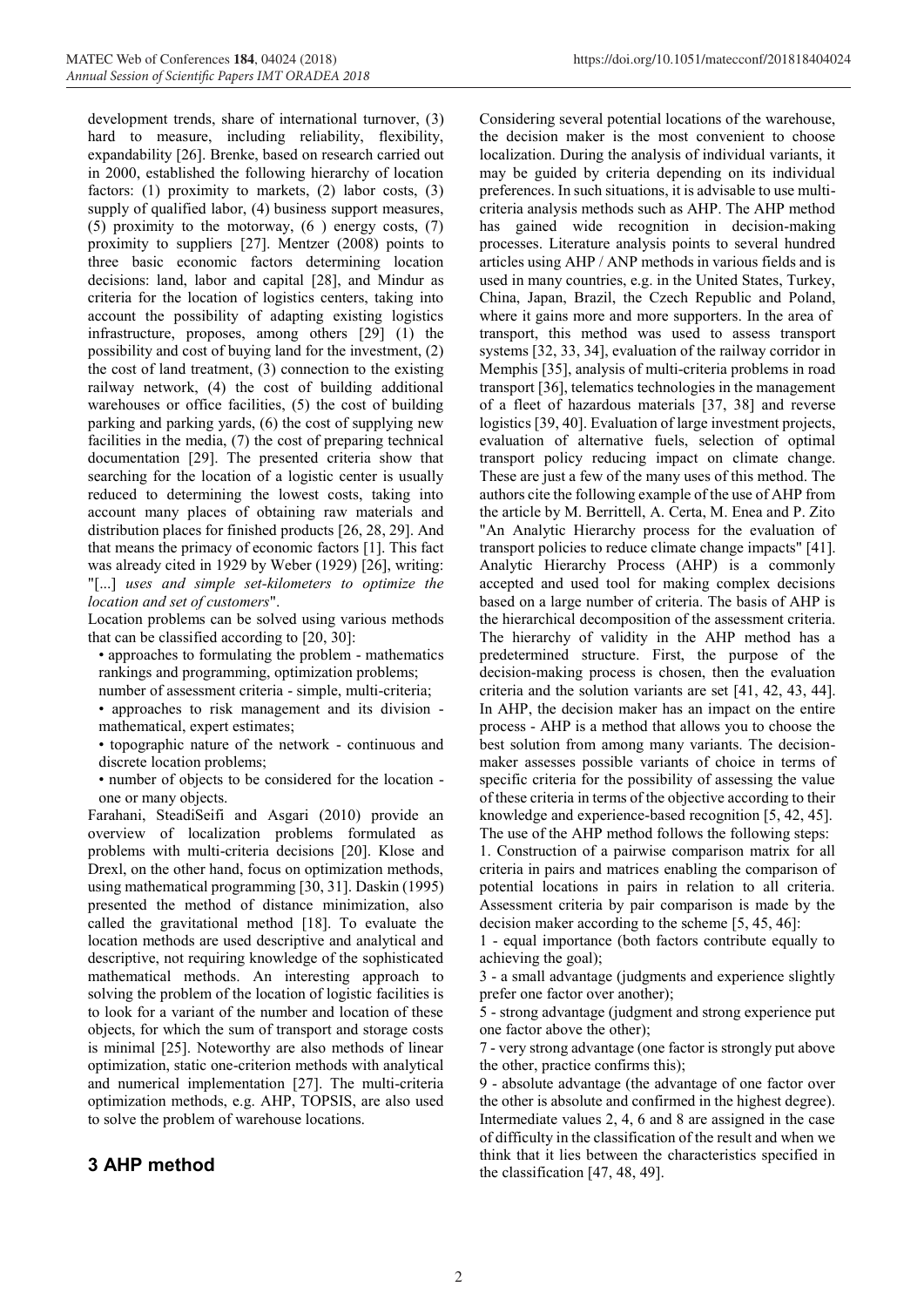This step completes the formation of a matrix  $A = [a_{ij}]_{n \times n}$ , there is  $a$  $\frac{n(n-1)}{2}$  in possibility of comparisons. Characteristic for these matrices is that  $a_{ii} = 1$  and [17, 18, 19, 28, 29, 33, 50, 51]:

$$
a_{ji} = \frac{1}{a_{ij}} \text{ i}\neq j, \text{ i,j} = 1,2,...,n \tag{1},
$$

The next step of the AHP method is the normalization of matrix elements  $A = [a_{ij}]$  according to the formula [5, 40, 41, 45, 46, 47]:

$$
\hat{a}_{ij} = \frac{a_{ij}}{\sum_{i=1}^{n} a_{ij}}, j=1, 2, ..., n
$$
 (2)

Based on the normalized matrix elements the individual preferences indexes are determined referred (forming a column vector  $C=[c_i]$  ( $i=1,2,...,n$ ) according to the formula [41, 43, 51]:

$$
c_i = \frac{\sum_{j=1}^{n} \hat{a_{ij}}}{n} \ (i = 1, 2, ..., n)
$$
 (3)

which indicate the place of the  $i<sup>th</sup>$  variant in the ranking the higher the value, the higher the ranking. The individual ranking for criteria is determined in the same way.

The final step of the presented method is the determination of vector C=[c<sub>i</sub>] (i=1, 2, …,m), multicriteria preference indexes, whose coordinates are calculated according to the formula [41, 42, 51]:

$$
c_i = \sum_{k=1}^{n} c_k c_i \tag{4}
$$

The ci values determine the position of i-th variant in ranking (the higher the value, the higher the rank).

When many pairwise comparisons are performed, some inconsistencies may typically arise.

Analysis of matrix consistency is made through appropriate transformations of the matrix's own vectors [43, 48, 49, 52], thus calculating the Consistency Ratio (CR) according to formula (2):

$$
CR = \frac{\lambda_{max} - n}{r(n-1)}
$$
 (5)

where:  $\lambda_{\text{max}}$  - maximum value of the own vector of the preference matrix of n, n - number of compared characteristics. It is assumed that the coefficient of consistency is accepted (comparison of characteristics is consistent) when the CR value is less than or equal to 10%. Then rankings of particular characteristics are calculated for the first and subsequent criteria respectively. Subsequently, rankings for variants (subcriteria) are calculated.

### **4 Application the AHP method in solving the problem of the location of a logistics center**

The first step, regardless of the chosen method, is the analysis of various conditions related to a given investment process and participating in it entities, aimed at indicating appropriate variants and decision-making factors. Catalog of example criteria and sub-criteria, determining the implementation of the localization of warehouse, has been presented in figure 1. It should be noted that these factors are only of a nature exemplary, developed on the basis of selected thematic publications. In a real situation, the choice of individual factors should be justified by the results of relevant analyzes (including applicable legal regulations) made by an expert group. It is worth noting that the accuracy of the work analytical results translate into the reliability of results obtained by the AHP method.

Due to the theoretical nature of the problem decision, only selected elements of the AHP algorithm are indicated. The choice of location should start with the construction of a hierarchical decision model (Fig.1).



**Fig. 1**. Hierarchical model (decomposition of the decision problem)

Suppose we are considering a discrete problem of multicriteria decision making, in which six decision-making variants are assessed on the basis of three criteria. The first two criteria are unmeasurable, while the third, maximized criterion is known to the decision-maker as real numbers (tab. 1). At the beginning the pairwise comparison matrix should be determined (tab. 2). Using the Saaty method, the c scale vector is as follow  $(0.076; 0.657; 0.267)$ 

**Table 1**.Value of criterion f<sub>3</sub>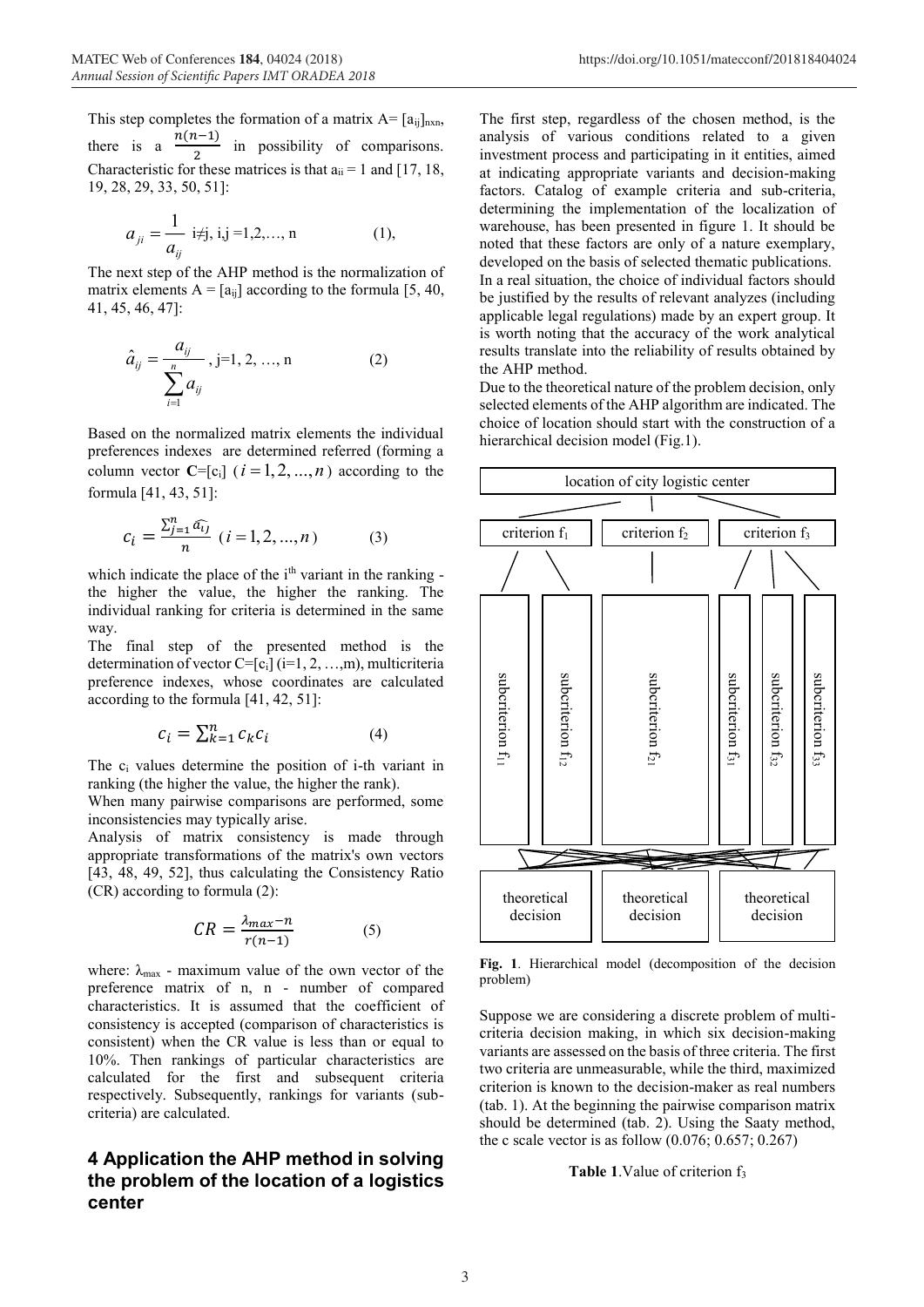|                     | a      | $\Omega$<br>a | $a^{\prime}$ | a       | െ<br>a | a  |
|---------------------|--------|---------------|--------------|---------|--------|----|
| $f_3(\mathbf{a}^i)$ | Q<br>╯ |               | ╜<br>~⊤      | n<br>47 |        | ∠o |

**Table 2**. The pairwise comparison matrix

|        | $f_1$ | f2    | $\int$ |
|--------|-------|-------|--------|
| $f_1$  | 1,000 | 0,143 | 0,333  |
| $f_2$  | 5,000 | 1,000 | 7,000  |
| $\int$ | 5,000 | 0,333 | 1,000  |
| $S_j$  | 11,00 | 1,48  | 8,33   |

In the end of first step of the AHP method the "own value" or "characteristic value" of matrix should be found, in this research it is  $\lambda_{\text{max}}=3,690$ . The value of the modified CR consistency measure will be calculated according to formula 5, and it is equal CR=0,595, which indicates the existence of sufficient consistency of assessments.

Next the decisions-maker has to compare of individuals decision-making variants with respect to each criterion  $f_1$ and f2. Using the Saaty method, standardized matrices of variants were created (tab. 3, tab. 5), relative to the first and second criteria  $f_1$  i  $f_2$  on the basis of which the  $c_1$  and a  $c_2$  scale vectors were found (tab. 4).

**Table 3.** Normalized matrix for criterion f<sub>1</sub>

|                | $\mathbf{a}^1$ | a <sup>2</sup> | $a^3$ | a <sup>4</sup> | $a^5$ | a <sup>6</sup> |
|----------------|----------------|----------------|-------|----------------|-------|----------------|
| $\mathbf{a}^1$ | 0,548          | 0,459          | 0,404 | 0,329          | 0,283 | 0,250          |
| $a^2$          | 0,078          | 0,153          | 0,173 | 0,164          | 0,189 | 0,286          |
| $a^3$          | 0,061          | 0,031          | 0,058 | 0,066          | 0,047 | 0,179          |
| $\mathbf{a}^4$ | 0,183          | 0,306          | 0,288 | 0,329          | 0,425 | 0,143          |
| $a^5$          | 0,069          | 0,031          | 0,058 | 0,066          | 0,047 | 0,107          |
| a <sup>6</sup> | 0,061          | 0,022          | 0,019 | 0,047          | 0,009 | 0,036          |

The values of the modified consistency measure CR for the comparison of options with respect to the first criterion  $f_1$  is 0.003, while for the second criterion  $f_2$  it is 0.228. This indicates that there is sufficient consistency of assessments. Due to the fact that the value of the third criterion  $f_3$  are real numbers, the scale vector  $c_3$  was determined as the normalized values of the third criterion in table 6.

In next step C matrix was determined, columns in this matrix are scale vectors for all criteria. The C matrix is presented in table 7.

The product of the matrix C and the vector of the scale c (formula 4) forms the final vector of the scale c on the basis of which the ranking of decision variants was created. The ranking of variants is as follow:  $a_3=0.063$ ;  $a_5=0,076$ ;  $a_2=0,134$ ;  $a_4=0,172$ ;  $a_1=0,260$ ;  $a_6=0,295$ .

Table 4. Scale vectors c<sub>1</sub>, c<sub>2</sub>

| $\vert$ 0.174   0.073   0.279   0.063   0.032 |
|-----------------------------------------------|
|-----------------------------------------------|

| c <sub>2</sub> |  | $\vert 0.304 \vert 0.094 \vert 0.025 \vert 0.156 \vert 0.047 \vert 0.373$ |  |
|----------------|--|---------------------------------------------------------------------------|--|

**Table 5.** Normalized matrix for criterion f<sub>2</sub>

|                | a <sup>1</sup> | a <sup>2</sup> | $a^3$ | a <sup>4</sup> | $a^5$ | a <sup>6</sup> |
|----------------|----------------|----------------|-------|----------------|-------|----------------|
| a <sup>1</sup> | 0,168          | 0,271          | 0,300 | 0,517          | 0,356 | 0,210          |
| a <sup>2</sup> | 0,056          | 0,054          | 0,100 | 0,034          | 0,238 | 0,084          |
| $a^3$          | 0,024          | 0,011          | 0,033 | 0,015          | 0,010 | 0,060          |
| $\mathbf{a}^4$ | 0,056          | 0,271          | 0,167 | 0,103          | 0,198 | 0,140          |
| $a^5$          | 0,024          | 0,014          | 0,100 | 0,021          | 0,040 | 0,084          |
| a <sup>6</sup> | 0,672          | 0,379          | 0,300 | 0,310          | 0,158 | 0,421          |

**Table 6.** Normalized value of criterion *f*3, scale vector **c**<sup>3</sup>

|                | $f_3(\mathbf{a}^i)$ | c <sub>3</sub> |
|----------------|---------------------|----------------|
| $\mathbf{a}^1$ | 19                  | 0,119          |
| a <sup>2</sup> | 35                  | 0,220          |
| $a^3$          | 24                  | 0,151          |
| a <sup>4</sup> | 29                  | 0,182          |
| a <sup>5</sup> | 24                  | 0,151          |
| $a^6$          | 28                  | 0,176          |

.**Table 7.** C matrix – scale vectors for all criteria

|                | c <sub>1</sub> | c <sub>2</sub> | c <sub>3</sub> |
|----------------|----------------|----------------|----------------|
| a <sup>1</sup> | 0,379          | 0,304          | 0,119          |
| $a^2$          | 0,174          | 0,094          | 0,220          |
| $a^3$          | 0,073          | 0,025          | 0,151          |
| a <sup>4</sup> | 0,279          | 0,156          | 0,182          |
| $\mathbf{a}^5$ | 0,063          | 0,047          | 0,151          |
| a <sup>6</sup> | 0,032          | 0,373          | 0,176          |

### **5 Conclusion**

The construction of logistic centers is a big financial challenge and creates a lot of problems, like most business-investments construction. However, correctly located on the basis of preliminary research and simulations, it can certainly be a source of income not only in financial terms but also in terms of environmental protection.

Activities related to the location of logistic centers and their very construction should be implemented at a priority pace. Summing up, the location, of such a huge undertaking as, the logistics center should be preceded by a series of detailed studies and simulations that would clearly indicate and justify the construction of such a facility.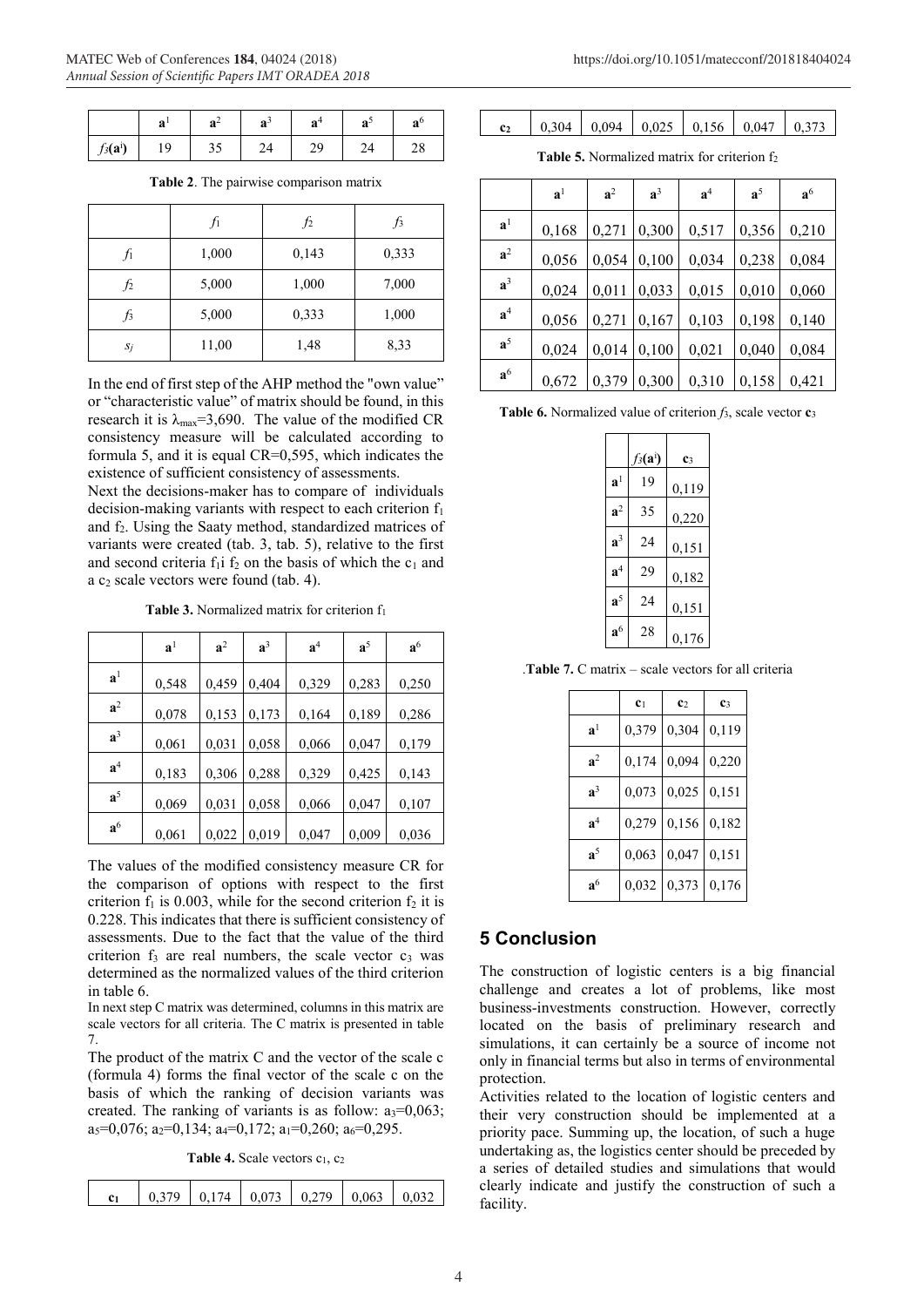Among many methods that can help in choosing the right location, the AHP method should be indicated. Based on the research presented in this article, it can be concluded that AHP method is proper to choose location for logistics center. The analyzes carried out were aimed at selecting, from the point of view of commercial activities, the location of a new logistics center. The proposed procedure of selecting a location allows to meet the criterion of transport accessibility and equal attractiveness for as many potential clients as possible.

## **References**

- 1. F. Chen, Z. Drezner, J. K. Ryan, Simchi-Levi D., *Quantifying the Bullwhip Effect in a Simple Supply Chain: The Impact of Rorecasting*, *Lead Times, and Information*. "Management Science", Vol. 46, No 3, (2000)
- 2. R.L. Church, A.T. Murray, *Business Site Selection, Location Analysis and GIS*, John Wiley and Sons, New York (2009)
- 3. D. A. Tsamboulas, I. Dimitropoulos, *Appraisal of investments in European nodal centres for goods – freight villages: A comparative analysis,* Transportation 26(4):381-398 (1999 )
- 4. C. D. Higgins, M. Ferguson P. S. Kanaroglou, *Varieties of logistics centres: developing a standardized typology and hierarchy*, The Transportation Research Board Volume 2288 (2012)
- 5. S. Kauf, A. Tłuczak, *Optimization of logistics decisions (Optymalizacja decyzji logistycznych),*  Warszawa, Difin, 30-50 (2016)
- 6. H. Winkler, G. Seebacher, *Management of freight villages: findings from an exploratory study in Germany*, International Journal of Logistics: Research and Applications, Vol. 14, No. 4, pp. 271-283 (2011)
- 7. C. Rao, M. Goh, Y. Zhao, J. Zheng, *Location selection of city logistics centers under sustainability,*  Transportation Research Part D, Vol.36, p.29(16) (2015)
- 8. Y. Kayikci, *A conceptual model for intermodal freight logistics centre location decisions,* Procedia - Social and Behavioral Sciences, Vol.2(3), pp.6297- 6311 (2010)
- 9. L. Yang, X. Ji, Z. Gao, K. Li, *Logistics distribution centers location problem and algorithm under fuzzy environment,* Journal of Computational and Applied Mathematics, Vol.208(2), pp.303-315 (2007)
- 10. O. Tkach, I. Voloshchuk, *Regional logistics center: formation and functioning specific,* Aktualnì Problemi Rozvitku Ekonomìki Regìonu, Vol.2(13), pp.127-134 (2013)
- 11. G. Peng, Z. Yang, Z. Feng, H. Liman, M. Chenhao, *Design and implementation of urban logistics distribution center location optimizati on system,* Journal of Hebei University of Science and Technology, Vol.38(1), pp.19-2501 (2017)
- 12. V. Klapita, Z. Švecová, *Logistics centers location,*  Transport, Vol.21(1), p.48-52 (2006)
- 13. H. Liu, L. Liu, *Multi-Objective Location Model Research and Application in the City*

*Emergency Logistics Based on Different Product Materials,* Applied Mechanics and Materials, Vol.63- 64, p.277 (2011)

- 14. L. Li, J. Zhang, L*ogistics Distribution Center Location Optimization Model An Example Study,*  MATEC Web of Conferences 100, 02026 (2017)
- 15. H. Xiang, H. Xiao, Y. Wuwei, *Research optimization on logistics distribution center location based on adaptive particle swarm algorithm,* Optik - International Journal for Light and Electron Optics, Vol.127(20), pp.8443-8450 (2016)
- 16.B. Wang, H. Xiong, Ch. Jiang, *A Multicriteria Decision Making Approach Based on Fuzzy Theory and Credibility Mechanism for Logistics Center Location Selection,* The Scientific World Journal, Vol.2014 (2014)
- 17. M. Făgărăhan, C. Ciprian, *Logistics center location selection using multicriteria decision making,* Annals of the Oradea University: Fascicle Management and Technological Engineering (2015)
- 18. M. S. Daskin, *Network and discrete location: models, algorithms, and applications*, John Wiley & Sons, New York (1995)
- 19. Z. Drezner, H. Hamacher, *Facility Location: Applications and Theory*, Springer, Berlin (2002)
- 20.R. Farahani, M. S. Steadi Seifi, N. Asgari, *Multiple criteria facility location problems: A survey.* "Applied Mathematical Modelling", 34, 1689-1709 (2010)
- 21. R. Farahani, M. Hekmatfar, (Eds.) *Facility Location: Concepts, Models, Algorithms and Case Studies*, Heidelberg, Physica-Verlag (2009)
- 22. S. Owen, M. Daskin, *Strategic facility location: A review,* European Journal of Operational Research, 111, 423 – 447 (1998)
- 23. T. Özcan, N. Celebi, S. Esnaf, *Comparative analysis of multi-criteria decision making methodologies and implementation of a warehouse location selection problem*, Expert Systems with Applications, Vol. 38, pp. 9773 – 9779 (2011)
- 24. V. Van Thai, D. Grewal, *Selecting the Location of Distribution Centre in Logistics Operations: A Conceptual Framework and Case Study*, Asia Pacific Journal of Marketing and Logistics, Vol. 17, No. 3, pp. 3-24 (2005)
- 25. A. Rushton, P. Croucher, P. Baker, *The Handbook of Logistics and Distribution Management*. Third ed., Kogan Page, London, (2006)
- 26. A. Weber, *Theory of the location of industries*. University of Chicago Press, pp. 41-42 (1929)
- 27. K. Brenke, *How East German Companies Estimate Location Conditions in Their Region - Survey Results* (*Wie ostdeutsche Unternehmen die Standortbedingungen in ihrer Region einschätzen – Ergebnisse einer Umfrage)* Deutsches Institut für Wirtschaftsforschung, Berlin (2003)
- 28. J. T. Mentzer, 7 keys to facility location, "Supply Chain Management Review" Vol. 12, Iss. 5, pp. 25- 31 (2008)
- 29. L. Mindur, Methodology of locating and shaping logistic centers in Poland (*Metodyka lokalizacji i kształtowania centrów logistycznych w Polsce)*. Kolejowa Oficyna Wydawnicza, Warszawa (2000